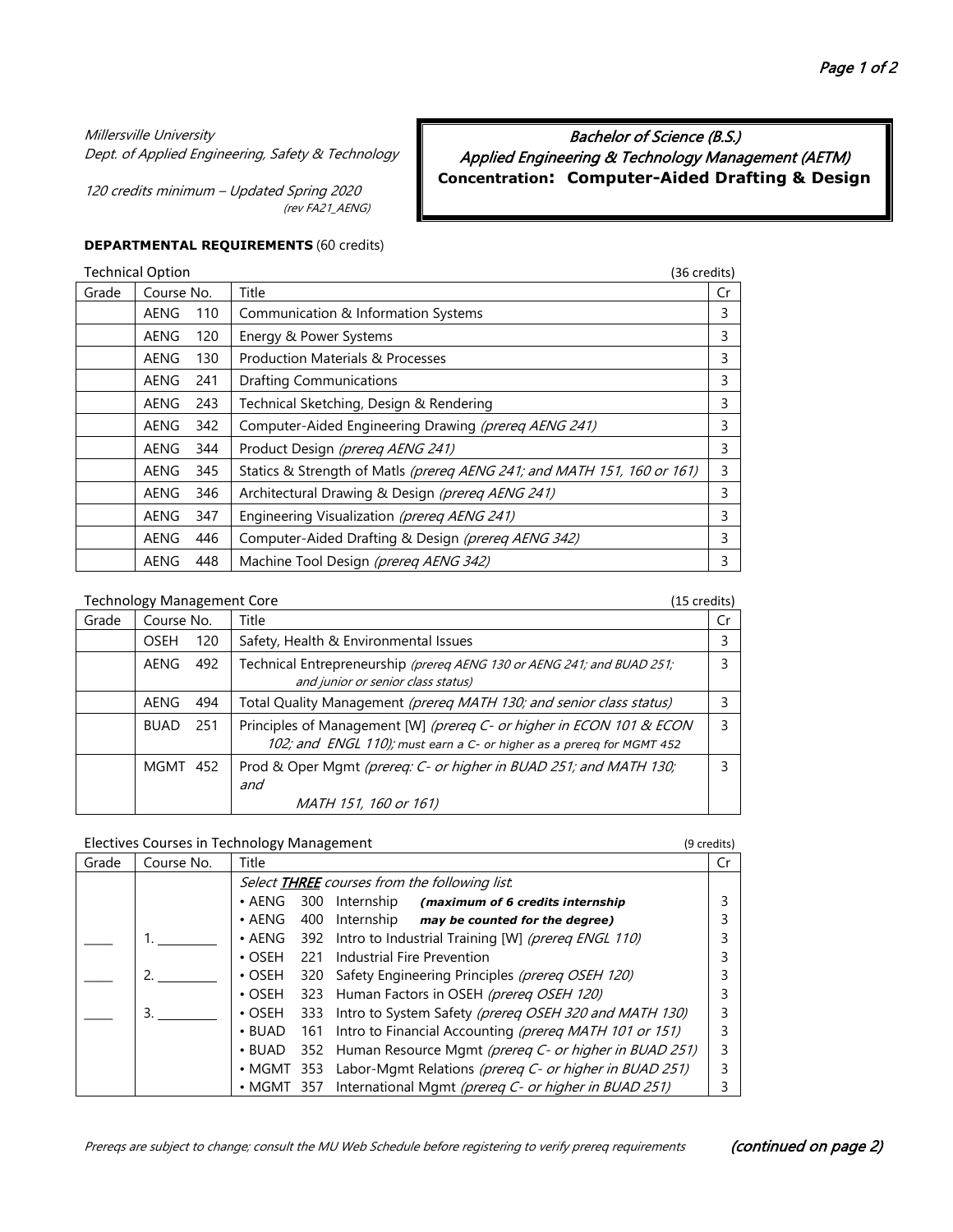|  |  | PSYC 329 Industrial/Org Psyc (prereq ENGL 110, PSYC 100) [W] |  |
|--|--|--------------------------------------------------------------|--|
|  |  | <b>SOCY</b> 318 Sociology of Complex Organizations           |  |

## **REQUIRED RELATED COURSES** (19-21 credits)

| Required Related - Math |                 |                         | (Fulfills the Gen Ed Math Requirement plus one course in G2)           |    |
|-------------------------|-----------------|-------------------------|------------------------------------------------------------------------|----|
| Grade                   | Course No.      | Title                   |                                                                        | Cr |
|                         | <b>MATH 130</b> |                         | Elements of Statistics (prereq: See Web Schedule or Undergrad Catalog) |    |
|                         |                 | Select <u>ONE</u> from. |                                                                        |    |
|                         |                 | $\cdot$ MATH 151        | Calc for Mgmt, Life (prereq C- or higher in MATH 101 or MPT 151)       | 4  |
|                         | MATH            | $\bullet$ MATH 160      | Precalculus (prereq C- or higher in MATH 101 or MPT 160)               | 4  |
|                         |                 | $\cdot$ MATH 161        | Calculus I (prereq C- or higher in MATH 160 or MPT 161)                | 4  |

### Required Related – Science (Fulfills two G2 courses)

| Grade | Course No. | Title            |                                                                | Cr |                  |
|-------|------------|------------------|----------------------------------------------------------------|----|------------------|
|       |            | Select TWO from. |                                                                |    |                  |
|       |            |                  | • CHEM 101 Chem! Better Things                                 |    | Must             |
|       |            |                  | • CHEM 103 General, Organic, Biochem I                         |    | scieno<br>$-1-h$ |
|       |            |                  | • CHEM 104 General, Organic, Biochem II                        |    |                  |
|       |            |                  | • PHYS 103 Elements of Physics Can receive credit for either   | 4  |                  |
|       |            |                  | • PHYS 104 Applied Physics - PHYS 103 or 104, but not for both | 4  |                  |
|       |            |                  | • PHYS 131 Physics I                                           | 4  |                  |
|       |            |                  | • PHYS 132 Physics II                                          | 4  |                  |

## Required Related – Economics (Fulfills two G3 courses)

| Grade | Course No.      | Title                 | ◡ |
|-------|-----------------|-----------------------|---|
|       | <b>ECON 101</b> | <b>Macroeconomics</b> |   |
|       | <b>ECON 102</b> | <b>Microeconomics</b> |   |

# **GENERAL EDUCATION REQUIREMENTS** (48 credits)

Note: 18 credits of Gen Ed are fulfilled by Required Related Courses

| G1 - HUMANITIES & FINE ARTS [ART, COMM/THEATRE, ENGL, FOREIGN LANG/HUMN, MUSI, PHILJ | (9 credits) |
|--------------------------------------------------------------------------------------|-------------|
|--------------------------------------------------------------------------------------|-------------|

| Grade | Course No. | "itle |                               |  |
|-------|------------|-------|-------------------------------|--|
|       |            |       | Maximum of two courses        |  |
|       |            |       | from the same dept; all three |  |
|       |            |       |                               |  |

## G2 – SCIENCE & MATH — These credits are fulfilled by Required Related Math & Science (9 credits)

### G3 - SOCIAL SCIENCES [AFAM, ANTH, BUAD, GEOG, GOVT, HIST, INTL, PSYC, SOCY, SOWK/GERT, WSTUJ (9 credits)

| Grade                      | Course No. | Title                 |  |
|----------------------------|------------|-----------------------|--|
| $\overline{\phantom{a}}$   | ^          | fulfilled by ECON 101 |  |
| $\boldsymbol{\mathcal{L}}$ | x          | fulfilled by ECON 102 |  |
| $\boldsymbol{\mathcal{L}}$ | х          | fulfilled by BUAD 251 |  |

### Additional General Education Requirements (18 credits)

| Grade | Course No.  | Title                                                                        |  |
|-------|-------------|------------------------------------------------------------------------------|--|
|       | COMM 100    | Fundamentals of Speech (minimum of "C-" required)                            |  |
|       | 110<br>ENGL | English Composition (minimum of "C-" required)                               |  |
| X     | X           | Math course (fulfilled by Required Related Math)                             |  |
|       | WFII<br>175 | <b>Wellness</b>                                                              |  |
|       |             | <b>Perspectives</b> [P] <i>(NOTE: AENG 301, 302, or 303 [D] recommended)</i> |  |

complete one ce course with a lab component